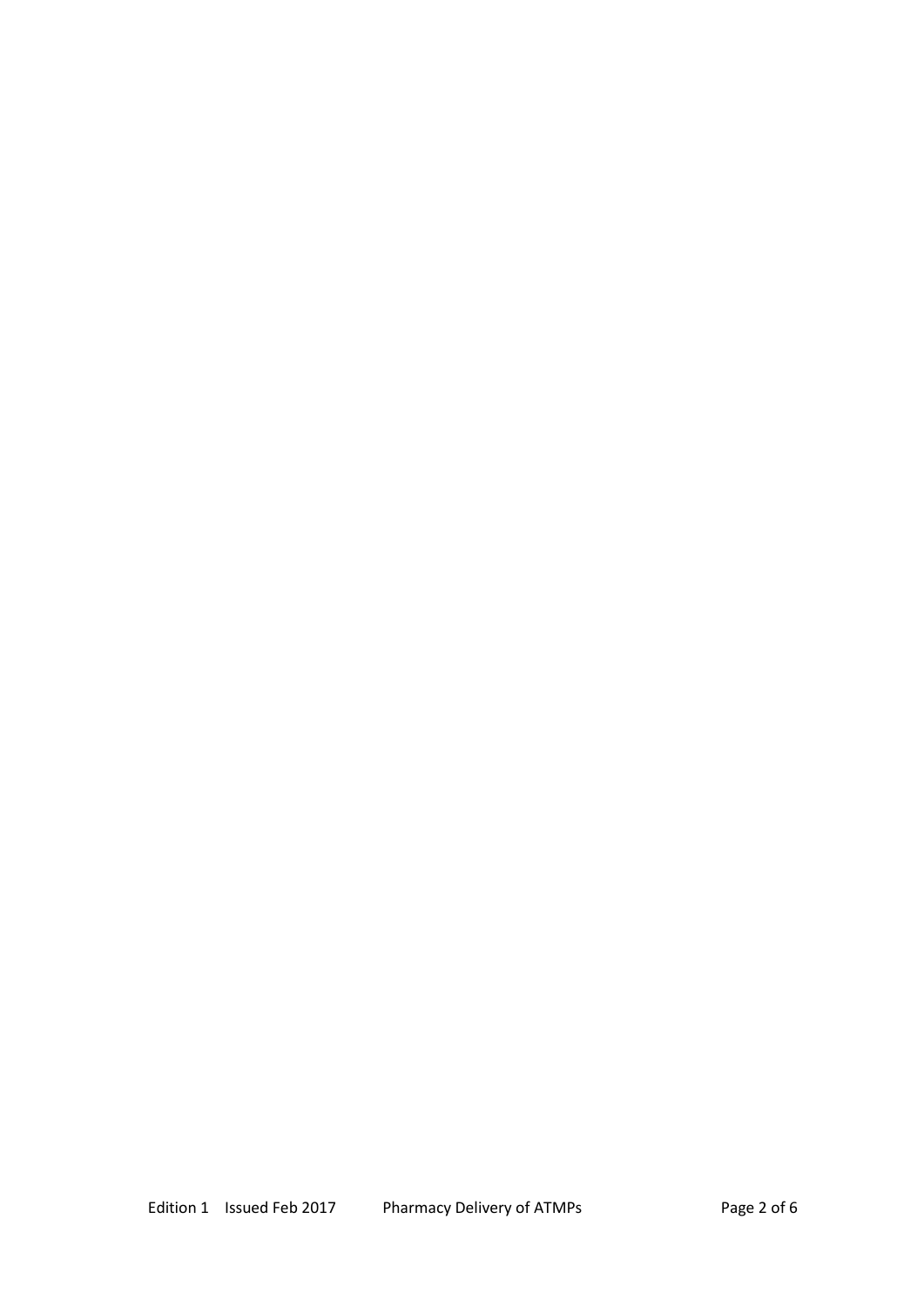## **The Role of Pharmacy in the Successful Delivery of Advanced Therapy Medicinal Products (ATMPs)**

## Information for Chief Pharmacists

An advanced therapy medicinal product is a biological medicinal product that can be classified as either one of or a combination of the following three categories $^1$ :

**Gene Therapy:- a biological medicinal product which** contains an active substance which contains or consists of a recombinant nucleic acid used in, or administered to human beings, with a view to regulating, repairing, replacing, adding or deleting a genetic sequence; and its therapeutic, prophylactic or diagnostic effect relates directly to the recombinant nucleic acid sequence it contains, or to the product of genetic expression of this sequence.

**Somatic cell therapy (SCT):- a biological medicinal product which** contains or consists of cells or tissues that; 1)have been substantially manipulated *ex vivo,* or 2) - are not intended to be used for the same essential function(s) in the recipient and the donor.

**Tissue Engineered Product (TEP):- a biological medicinal product that c**ontains or consists of cells or tissues administered to human beings **with a view to regenerating, repairing or replacing** human tissue. A tissue engineered product may contain cells or tissues of human or animal origin, or both. The cells or tissues may be viable or non-viable. It may also contain additional substances, such as cellular products, bio-molecules, bio-materials, chemical substances, scaffolds or matrices.

ATMPs may be autologous (starting material is from the intended recipient), allogeneic (starting material originates from a donor) or xenogeneic (starting material is of animal origin).

ATMPS can also be classed as a Combined product; this is a combination of any of the above with a medical device.

**As ATMPs are medicines they are subject to the same requirements as for other medicinal products and the Chief Pharmacist is responsible for their governance and management.** Most current usage is in clinical trials, but ATMPs are beginning to become available as licensed and unlicensed medicines.

The role of Pharmacy is to oversee the governance arrangements and to ensure that ATMPs used are of appropriate quality for their intended use. It is recognised that the use of some ATMPs (eg cryopreserved or those released with a very short-shelf-life) may require specialist handling and expertise which may not be immediately available in Pharmacy Departments. In hospitals holding a Human Tissue Authority licence for human application, it is recommended that the Chief Pharmacist contacts the relevant HTA Designated Individual within their organisation to develop a collaborative process to provide appropriate governance and handling procedure for ATMPs used in clinical trials, for unlicensed ATMPs and for ATMPs holding marketing authorisations.

### **Governance Considerations**

As ATMPs are innovative products and are often associated with a novel administration procedure, it is recommended that all requests to use ATMPs are scrutinised by an appropriate organisational multidisciplinary committee such as a Medicines Managements committee or New Interventional Procedures Committee. A suggested process flow for the governance process is given below: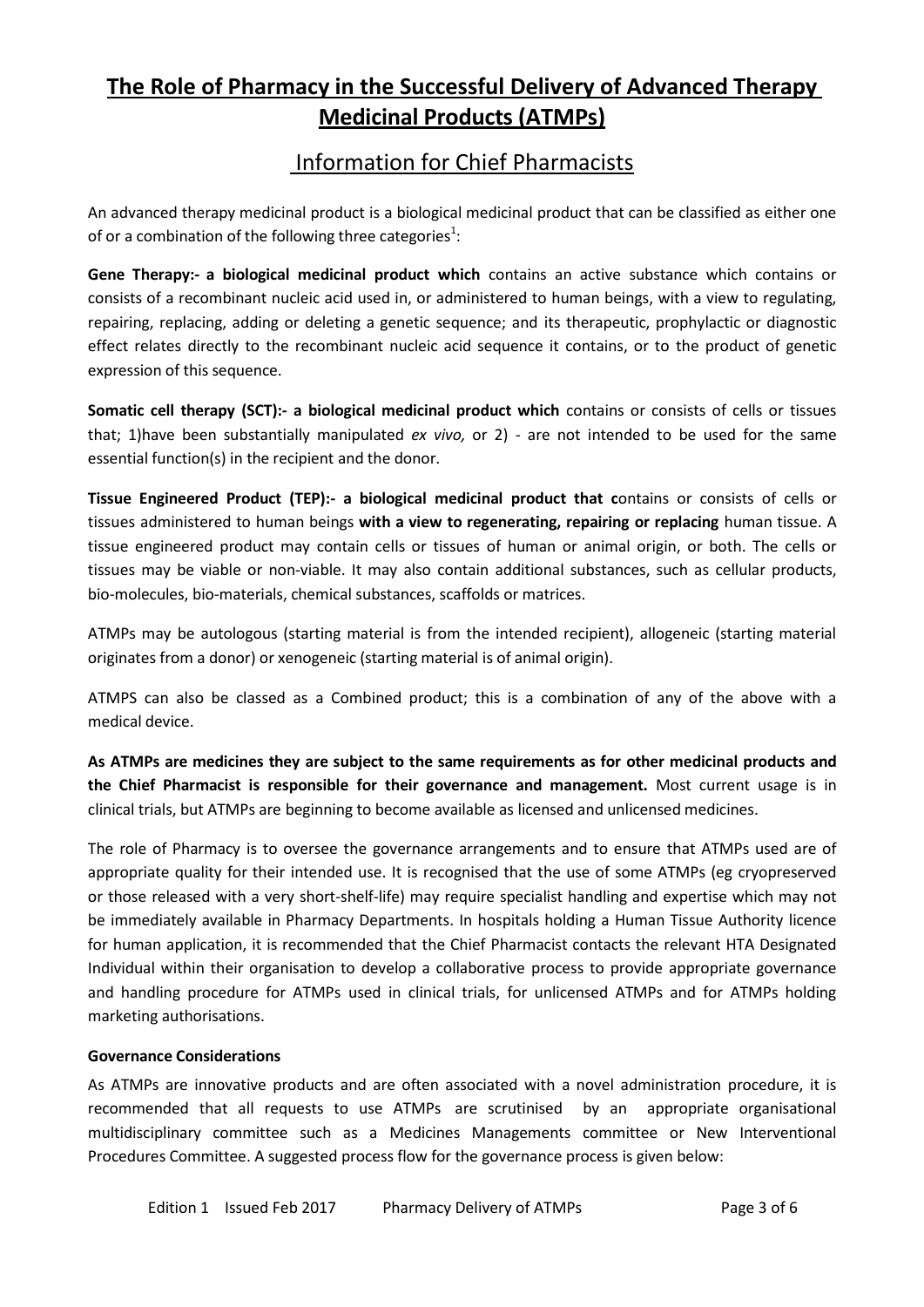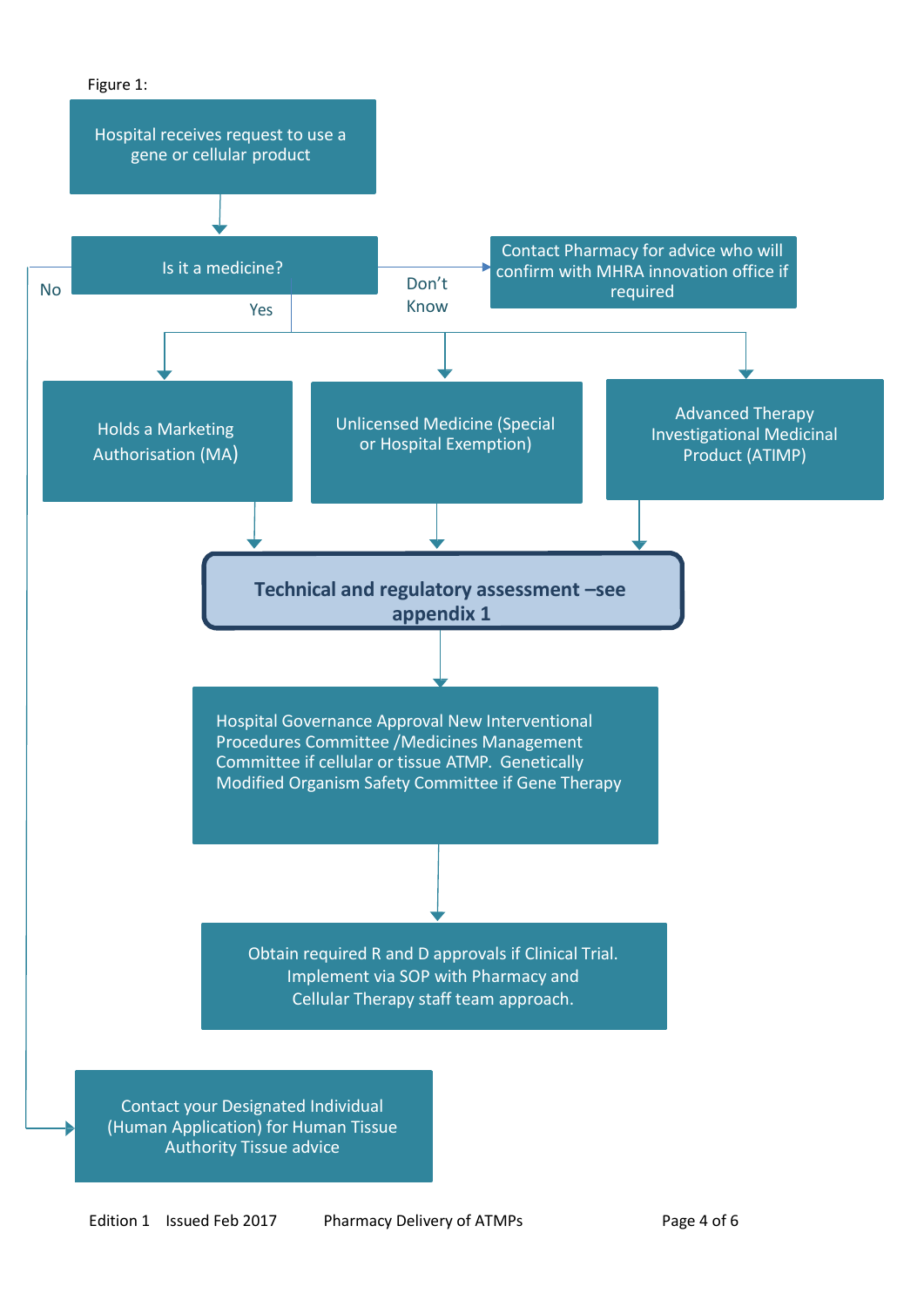Pharmacy staff with a technical understanding of aseptics will need to advise on the technical and regulatory assessment referred to in Figure 1. A suggested process flow for the technical and regulatory assessment is given in Appendix 1.

### **Practical Hurdles for Pharmacy**

Due to the nature of ATMPs, their handling may present some resource and training barriers to be overcome. Examples of these include the following:

**Storage**: ATMPs are often cryopreserved and required storage below -80 degrees Centigrade or even in nitrogen vapour. Prolonged storage will almost always require a vapour phase nitrogen storage dewar.

**Handling**: Cellular products are sensitive and can be rendered non-viable if not handled appropriately. They are very often patient-specific and are COSHH category 2 biohazards. Training will be required. If dedicated staff (e.g. stem cell laboratory staff or specialist haematology staff) exist outside of pharmacy then they may be the most appropriate to handle the products with pharmacy oversight and approval. In some cases ATMPs will need to be delivered directly to the end user in a clinic or within an operating theatre and may not pass through Pharmacy. Systems to allow pharmacy oversight of this practice will be required.

**Preparation**: Specialist components and training in handling these products will be required. Risk assessment to determine the most appropriate location for preparation will be required. If dedicated facilities exist outside of pharmacy then they may be the most appropriate place.

**Logistics**: ATMPs often have very short shelf lives and careful planning and liaison with clinical teams is required to ensure optimal product quality and corresponding patient safety.

#### **Conclusion**

Whilst Chief Pharmacists are finally responsible and accountable for governance of all aspects of preparation, supply and use of ATMPs within their organisation as they are for all other medicines, it is recommended that a local option appraisal is conducted to find the optimal arrangements for managing these products, using existing expertise external to pharmacy where appropriate. Pharmacy QA staff will be required to advise in relation to regulatory matters and manufacturing authorisations required, and Pharmacy Clinical Trials staff will be key in providing GCP oversight and approval for individual trial procedures. In this way it can be ensured that patient safety is prioritised by

- Ensuring robust governance is in place for the introduction of ATMPs
- Ensuring that only staff with appropriate skills and expertise undertake handling and processing of ATMPs
- Ensuring appropriate technical and pharmaceutical advice is available.

Further information is available from the ATMP Working Party – a subgroup of the National Pharmaceutical QA Committee (contact: anne.black@nuth.nhs.uk)

Reference 1: Regulation (EC) No 1394/2007 of the European Parliament and the Council of 13 November 2007 on advanced therapy medicinal products and amending Directive 2001/83/EC.